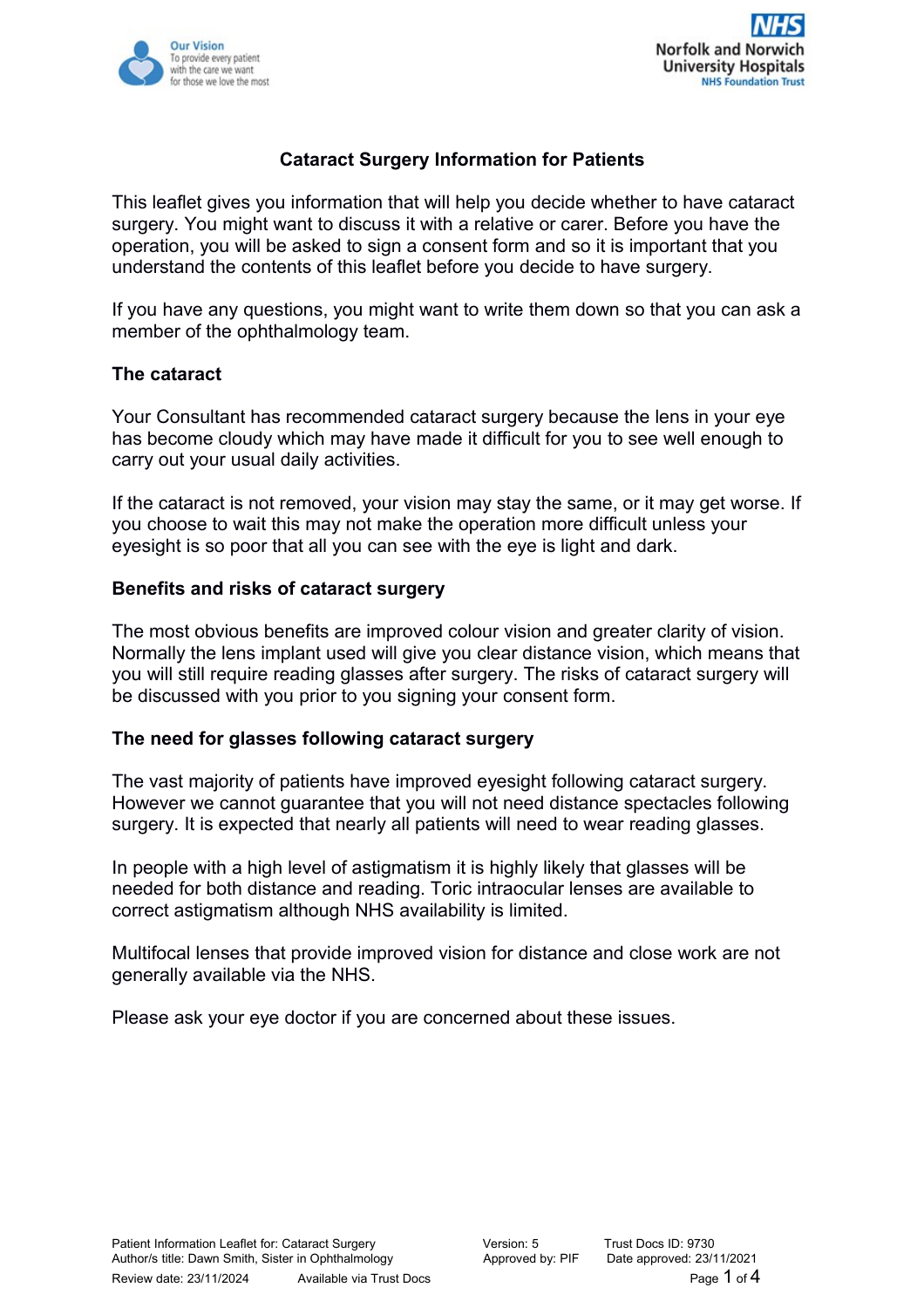# **Previous laser treatment (Lasik or Lasek)**

If you have had laser surgery to reduce your need to wear spectacles you must let us know as soon as possible. Additional measurements of your eyes will be required to assist us in selecting the most appropriate lens implant for your cataract surgery. (This does not apply to any laser treatment you have had in our hospital).

# **Cataract Surgery in Short-Sighted Eyes (Myopia)**

Cataract surgery gives the opportunity to correct short-sightedness at the same time as removing the cataract. This is because the power of the implant lens can be adjusted with the aim of giving good distance vision without glasses. It would then be necessary to wear glasses more for reading than for distance. If you are shortsighted and do not wish the short-sightedness to be corrected (e.g. If you wish to be able to read without glasses and use glasses for distance as before) please let your surgeon know when you are seen before the operation.

# **The operation**

Consultants or highly experienced ophthalmic surgeons perform all cataract operations at Cromer Hospital. The purpose of the operation is to replace the cloudy lens (cataract) with a plastic lens (implant) inside your eye.

The operation is performed under local anaesthetic; this will consist simply of eye drops. You will be awake during the operation, which normally takes 15-20 minutes, but may take up to 45 minutes. You will not be able to see what is happening, but you will be aware of a bright light from the microscope.

During the operation you should keep your head still and lie as flat as possible. You will be accompanied to and from the theatre and your hand will be held by a nurse during the operation, this is not just for comfort but as a line of communication between you and the doctor. At the end of the operation a shield may be put over your eye to protect it, you will be advised when this can be removed.

# **Possible complications during the operation**

- Tearing of the back part of the lens capsule with disturbance of the gel inside the eye that may sometimes result in reduced vision.
- Loss of all, or part of the cataract into the back of the eye requiring a further operation under general anaesthetic.
- Bleeding inside the eye.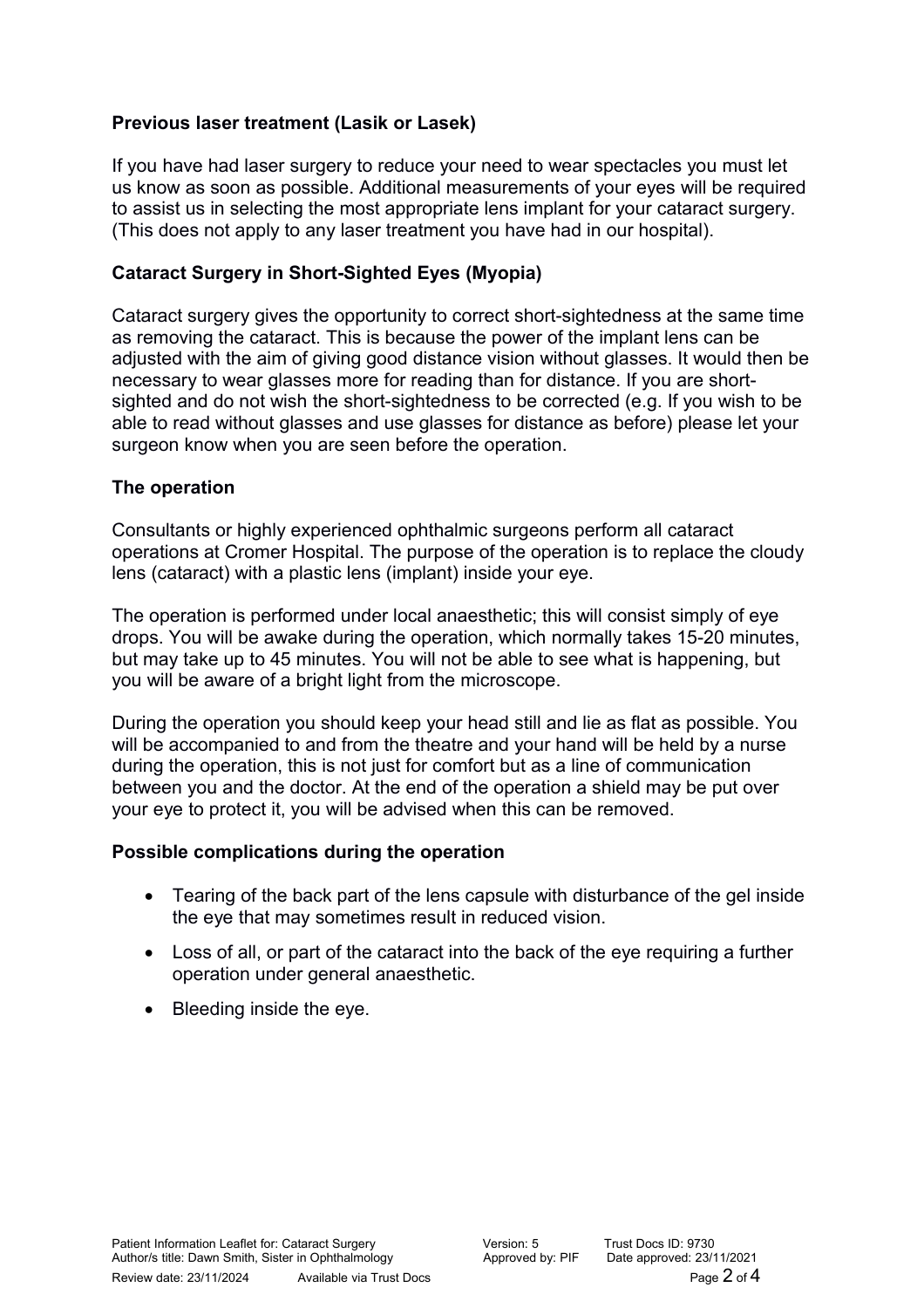# **Possible complications after the operation**

- Bruising of the eye or eyelids.
- High pressure inside the eye.
- Clouding of the cornea (front part of the eye).
- Incorrect strength or dislocation of the implant.
- Swelling of the retina macular oedema (inside, the back of the eye).
- Increased awareness of floaters (usually temporary).
- Allergy to the medication used.
- Glare from the intra-ocular implant.
- Detached retina which can lead to loss of sight.
- Endophthalmitis infection in the eye which can lead to loss of sight, or even loss of the eye.
- Reports of loss of vision in both eyes or death following cataract surgery are extremely rare.

When these complications occur, they can in most cases be treated effectively. In a small proportion of cases further surgery may be needed. Very rarely some complications can result in blindness. However, the vast majority of patients have improved eyesight following cataract surgery.

# **After the operation**

You may read or watch TV almost straight away but your vision may be blurred. The healing eye needs time to adjust so that it can focus properly with the other eye, especially if the other eye has a cataract. Please note that if you have another condition such as diabetes, glaucoma or age related macular degeneration, your quality of vision may still be limited after surgery.

If you have discomfort we suggest that you take a mild analgesia e.g. Paracetamol (painkiller). However, please do not take Aspirin 300mg as pain relief as this may cause bleeding in the eye. This does not apply to a low dose Aspirin 75mg daily prescribed by your GP, which you should continue to use as directed.

You will be given eye drops to reduce inflammation and help the eye heal. The hospital staff will explain how and when to use them. If you currently use eye drops for the treatment of glaucoma you should continue to use these following your operation, unless your surgeon specifically asks you to stop them. Normal daily activities may be resumed after surgery unless otherwise stated.

If you currently use eye drops to treat glaucoma you will be advised individually about your drops prior to discharge.